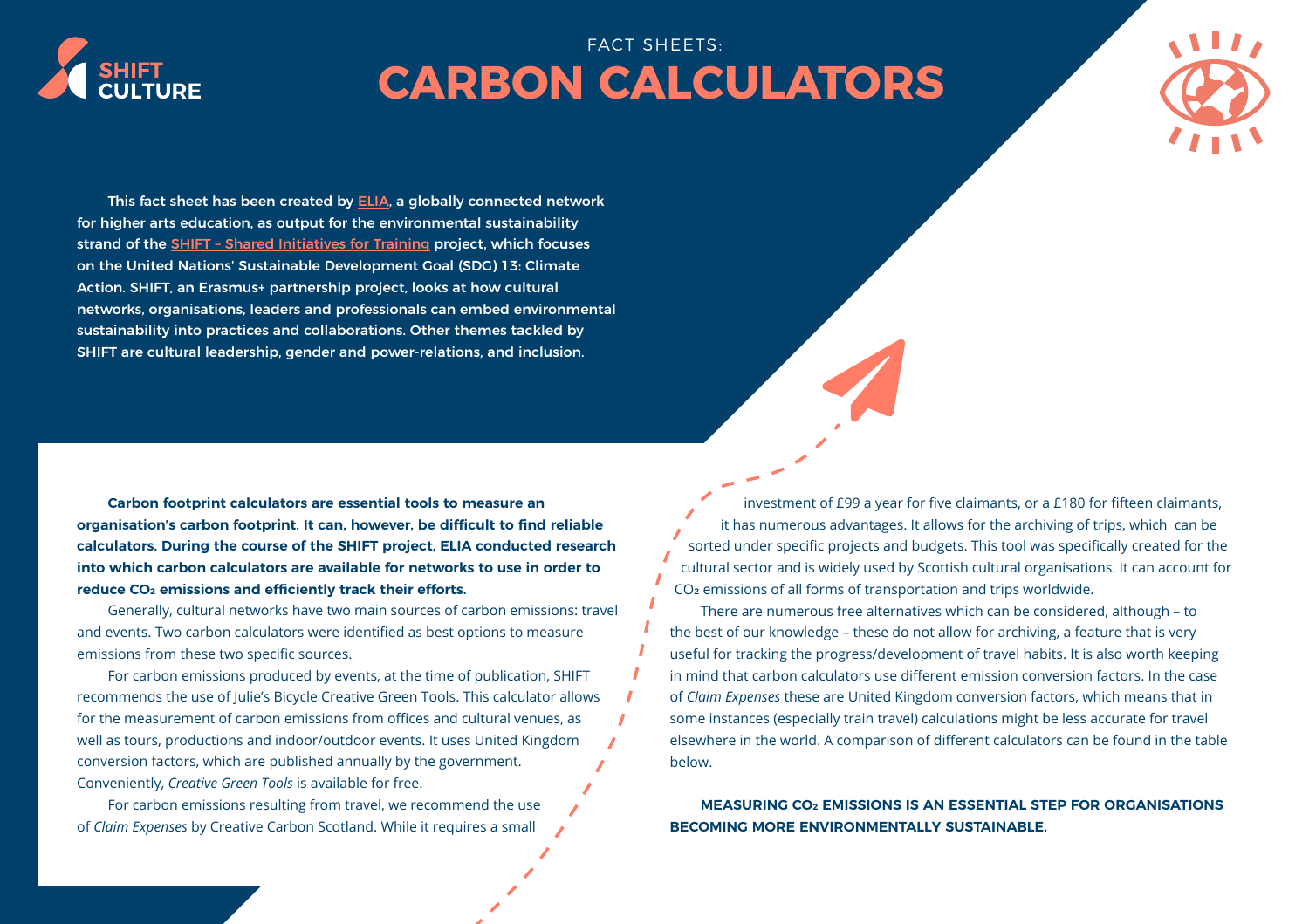## **CARBON CALCULATORS COMPARISON**

| <b>CALCULATOR</b>                                                             | ADVANTAGE                                                                                                                                                                                                                                                                                      | <b>DISADVANTAGE</b>                                                                                                               |
|-------------------------------------------------------------------------------|------------------------------------------------------------------------------------------------------------------------------------------------------------------------------------------------------------------------------------------------------------------------------------------------|-----------------------------------------------------------------------------------------------------------------------------------|
| <b>Creative Green Tools</b><br>Project and building emissions<br>calculator   | • Trusted source (Julie's Bicycle)<br>• Very complete overview of emissions for creative projects<br>(events) and buildings<br>· Intuitive interface                                                                                                                                           | • Does not account for stand-alone travel emissions                                                                               |
| <b>Claim Expenses</b><br><b>Travel emissions calculator</b>                   | • Trusted source (Creative Carbon Scotland); used widely by arts<br>organisations in Scotland<br>• Detailed summary of travel emissions<br>• Allows for budgeting and archiving<br>• Specifically made for the cultural sector<br>• Export data to Excel                                       | • Costs £99 per year for five monthly claimants<br>• Costs £180 per year for fifteen monthly claimants<br>• UK conversion factors |
| <b>EcoPassenger</b><br><b>Travel emissions calculator</b>                     | • Trusted source (Institute for Energy and Environmental Research<br>- ifeu)<br>• Carbon footprint for different types of travel (car, plane, train)<br>• Settings can be changed by users<br>• Considers national conversion factors<br>• Accounts for other emission types (energy use etc.) | • Restricted to European routes<br>• No archiving                                                                                 |
| <b>Trees For All</b><br>Travel emissions calculator, CO2<br>offsetting scheme | · Trusted source (certified non-profit)<br>• Carbon footprint for different types of travel (car, train, ferry,<br>airplane)<br>• Accounts for business travel                                                                                                                                 | • Set conversion factors<br>• No archiving                                                                                        |
| <b>Atmosfair</b><br>Travel emissions calculator, CO2<br>offsetting scheme     | • Trusted source (supported by the German Federal Agency for<br>Environment, Nature Conservation and Nuclear Safety))<br>• Uses realistic carbon prices<br>· Settings can be changed by users<br>• Comparison between airlines                                                                 | • Restricted to airplane travel<br>• No archiving                                                                                 |